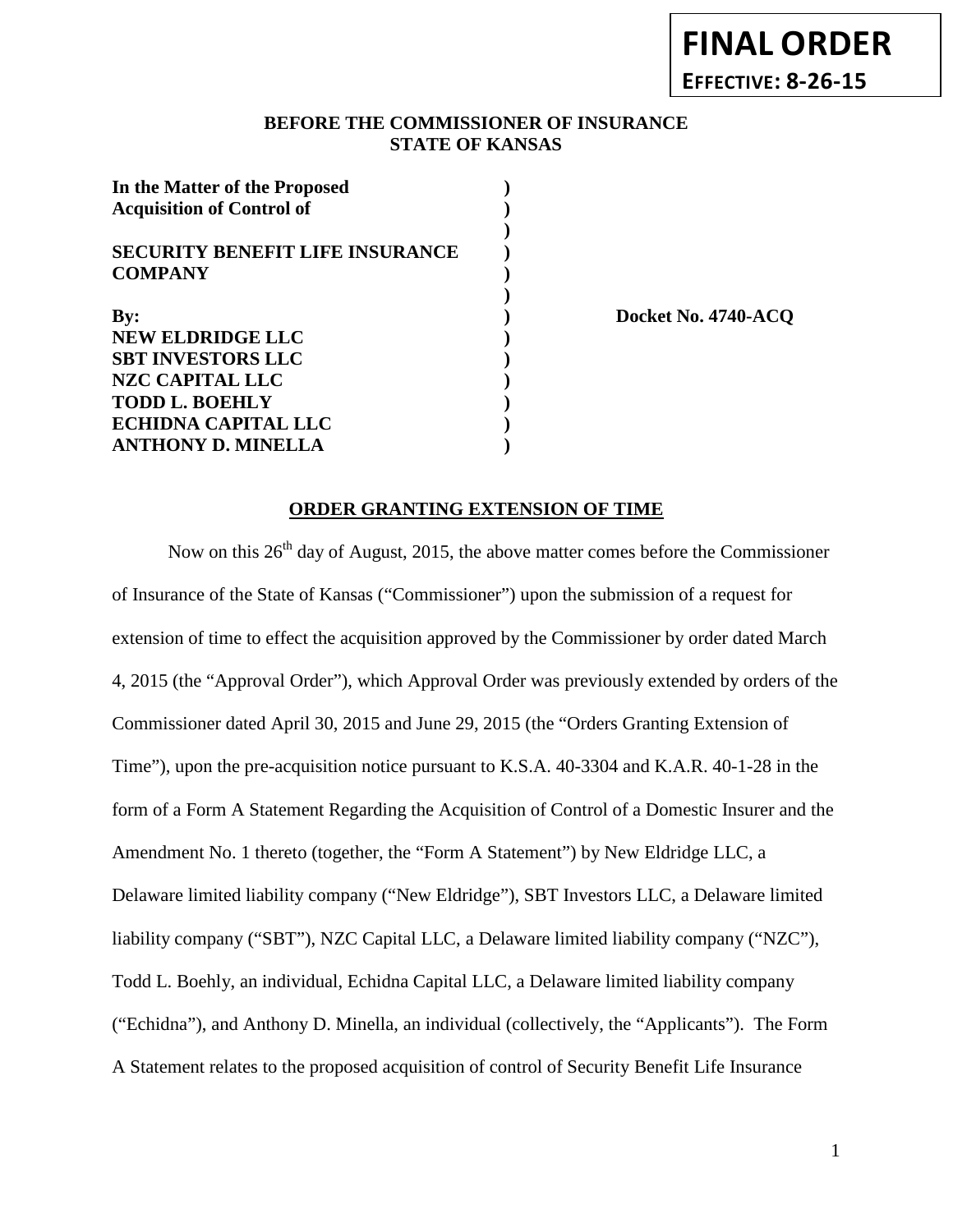Company ("Security Benefit"), a Kansas domestic insurance company, through the resignation of Guggenheim Knights of Security, LLC as sole manager of Guggenheim SBC Holdings LLC ("GSBCH") and, through a series of transactions, the ultimate replacement of Guggenheim Knights of Security, LLC by New Eldridge (the "Acquisition") as the sole manager of GSBCH (which will be renamed Eldridge SBC Holdings LLC after the Acquisition). Security Benefit is a direct, wholly-owned subsidiary of Security Benefit Corporation, which is a direct, whollyowned subsidiary of GSBCH.

The Applicants are represented by Cynthia R. Shoss, Sutherland Asbill & Brennan LLP and Justin L. Ochs, Wilmer Cutler Pickering Hale and Dorr LLP. Security Benefit is represented by John Guyot, General Counsel of Security Benefit. The Kansas Insurance Department ("KID") is represented by its General Counsel, Diane Minear, and its Director of Financial Surveillance, Kenneth G. Abitz. Also appearing for the KID is Husch Blackwell LLP.

Pursuant to the authority granted to the Commissioner pursuant to K.S.A. 40-3301 and 40-3304(d)(1) and in accordance with the Kansas Administrative Procedures Act, K.S.A. 77-501, *et seq.*, the Commissioner hereby asserts the following findings of fact and orders:

#### **FINDINGS OF FACT**

1. The Approval Order is conditioned on the Acquisition being effected within sixty (60) days of March 4, 2015. The Orders Granting Extension of Time extended this time period by an additional one hundred and twenty (120) days.

2. The Applicants have requested an extension of the time to effect the Acquisition for an additional sixty (60) days to allow additional time for the Applicants to receive certain regulatory approvals necessary to effect the Acquisition.

2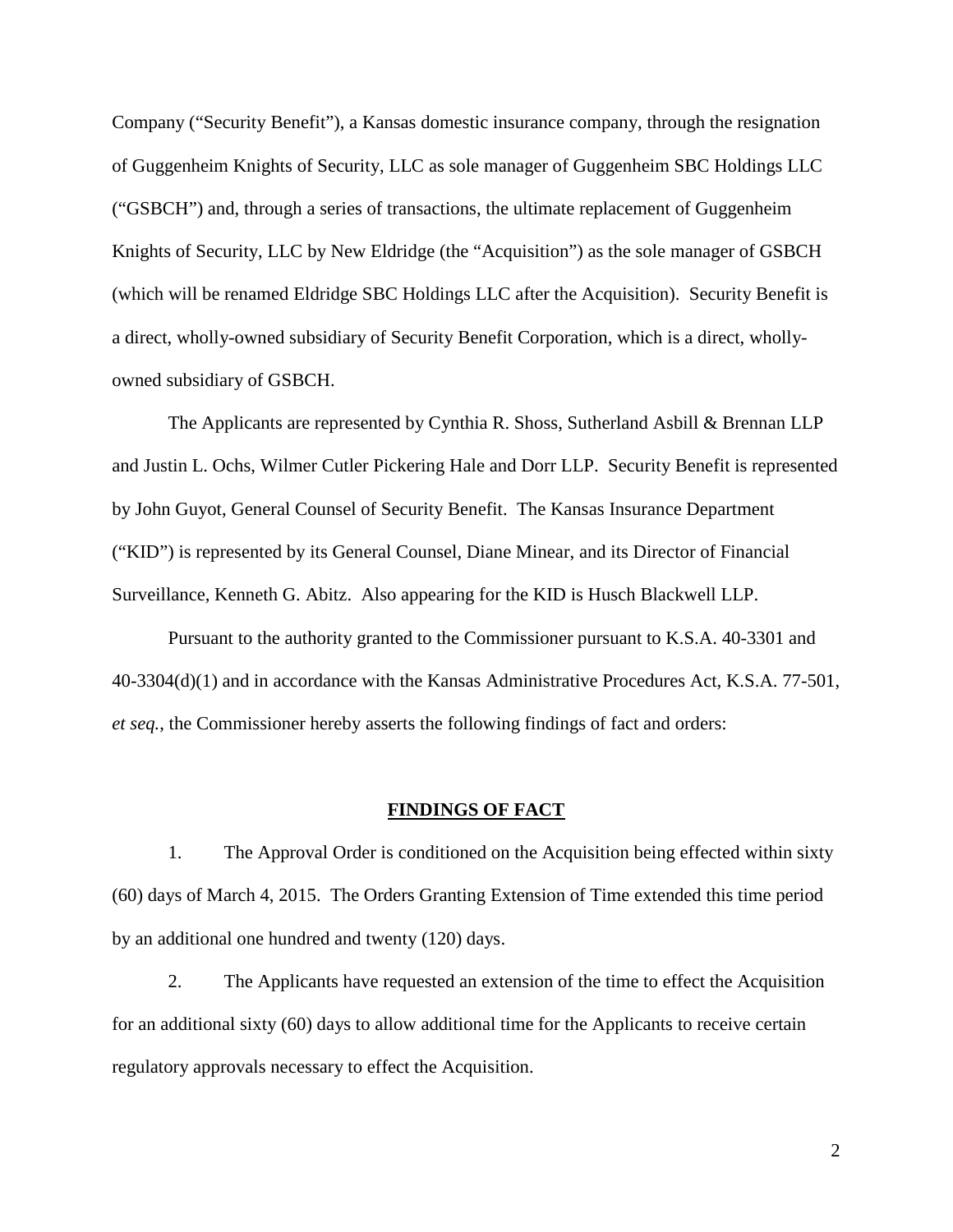3. Pursuant to the Approval Order, the Commissioner retained jurisdiction over the subject matter of this proceeding and over the parties for the purpose of entering such further order or orders as may be deemed proper.

4. The requested extension is reasonable in basis and length.

#### **IT IS THEREFORE ORDERED BY THE COMMISSIONER OF INSURANCE THAT:**

1. The sixty (60) day time period set forth in the Approval Order for the Acquisition to be effected, which time period was previously extended by one hundred and twenty (120) days pursuant to the Orders Granting Extension of Time, is hereby extended for an additional sixty (60) days.

2. The Commissioner of Insurance retains jurisdiction over the subject matter of this proceeding and over the parties for the purpose of entering such further order or orders as may be deemed proper.

#### **NOTICE OF RIGHTS**

This Order granting extension of time is effective upon service. Pursuant to K.S.A. 77-529, Applicants may petition the Commissioner for reconsideration of this Order within fifteen (15) days after service of this Order granting extension of time. A petition for reconsideration must state the specific grounds upon which relief is requested. Additionally, a party to this agency proceeding may seek judicial review of this Order by filing a petition in the District Court, pursuant to K.S.A. 77-601, *et seq*. Reconsideration of this Order is not a prerequisite for judicial review. A petition for judicial review is not timely unless filed within thirty (30) days following the service of this Order, unless Applicants petition the Commissioner for reconsideration, in which case a petition for judicial review is not timely unless filed within thirty (30) days following service of an order rendered upon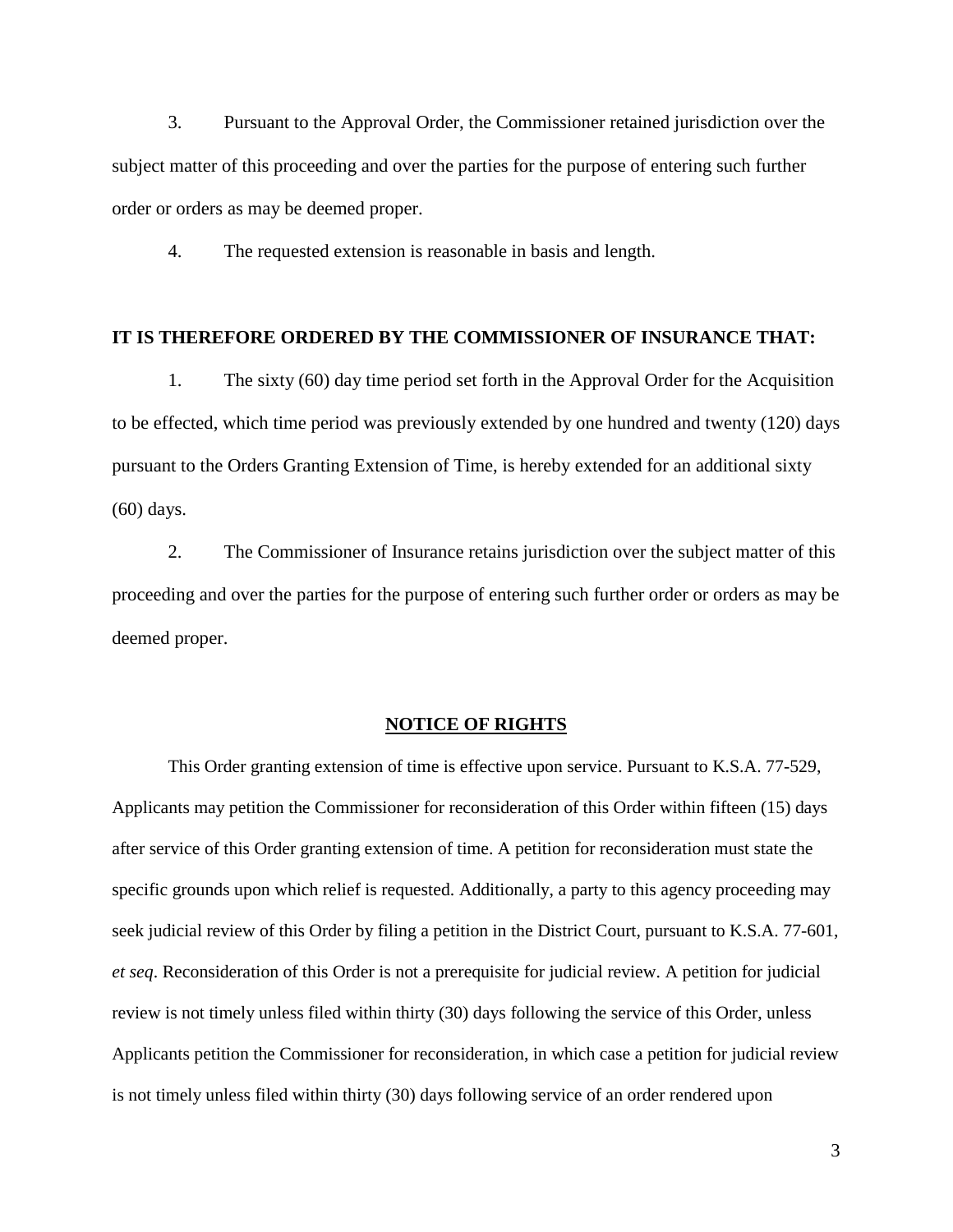reconsideration, or an order denying the request for reconsideration. In the event Applicants file a

petition for judicial review, the agency officer to be served on behalf of the Department is:

Diane Minear, General Counsel Kansas Insurance Department 420 S.W. 9th Street Topeka, Kansas 66612.

# **IT IS SO ORDERED THIS 26th DAY OF AUGUST, 2015, IN THE CITY OF TOPEKA, COUNTY OF SHAWNEE, STATE OF KANSAS.**



 $\angle$ s/ Ken Selzer $\angle$ Ken Selzer, CPA Commissioner of Insurance BY:

 $\frac{1}{s}$  Diane Minear Diane Minear General Counsel